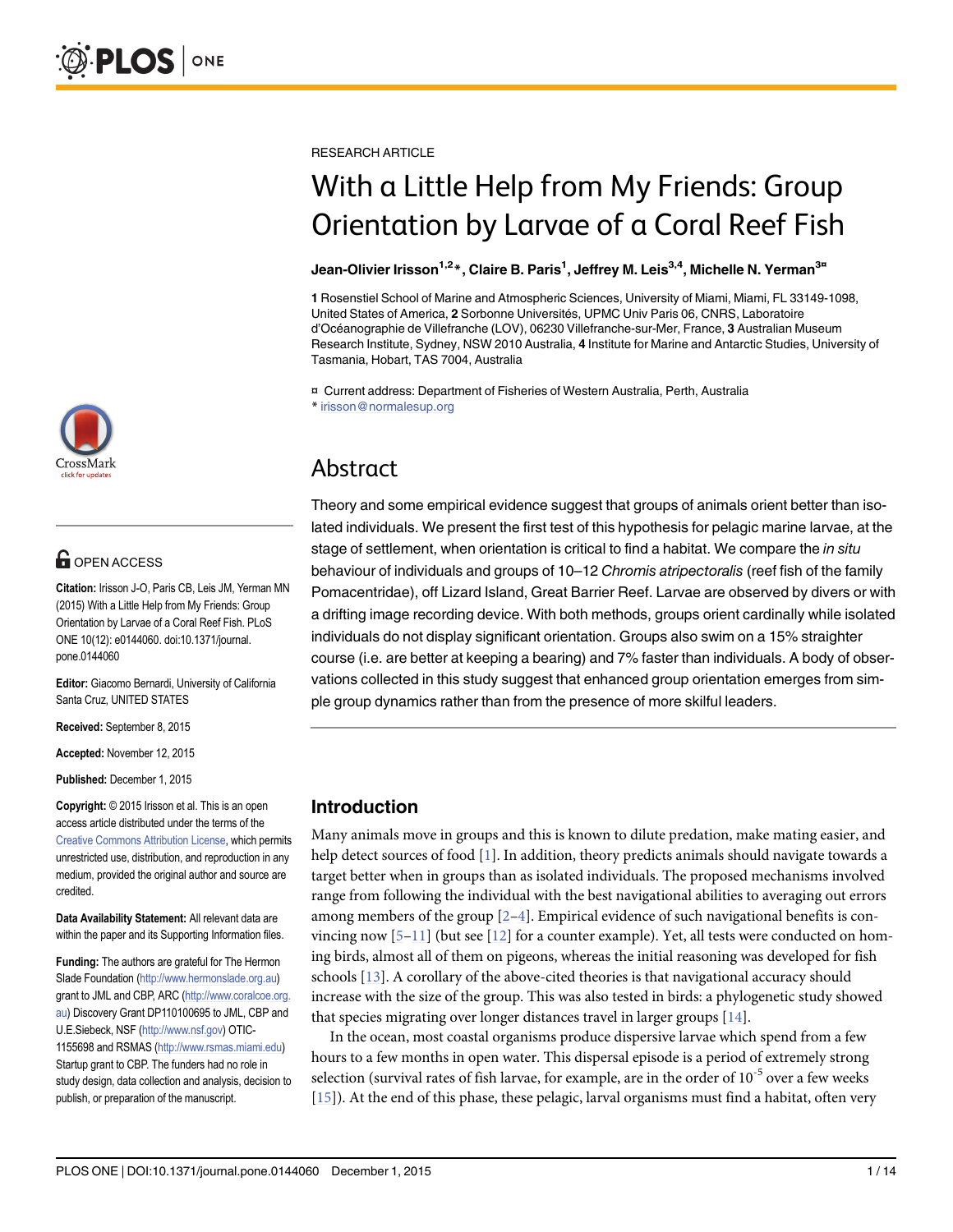<span id="page-1-0"></span>

Competing Interests: The authors have declared that no competing interests exist.

specific, near the coast (the settlement phase) and metamorphose into demersal juveniles that later integrate the adult population (the recruitment phase) [[16](#page-11-0)]. Settling on a lesser quality habitat during (such as one with high competition  $[17]$  $[17]$  $[17]$ ) or delaying metamorphosis until a good one is found [[18](#page-11-0)] can reduce survival at the juvenile stage, increasing selective pressure further. Orientation during this pelagic phase is therefore critical, particularly at the end, making pelagic larvae good candidates for study of orientation behaviour.

At the end of the pelagic phase, the larvae of fishes, decapod crustaceans, and cephalopod mollusks, at least, are quite motile [\[19](#page-12-0)]. For example, late-stage tropical marine fish larvae can sustain speeds of 15 cm  $s^{-1}$  for several days, hence travelling tens of kilometres without rest or food (review in [[16](#page-11-0)]). This movement is also oriented and larvae of fish, crabs, lobsters, and even corals respond to chemical cues and possibly coastal sounds while they settle [\[20](#page-12-0)–[22\]](#page-12-0). In spite of their small size and incomplete development, these organisms seem to have the motor, sensory, and cognitive equipment for complex navigation behaviour.

In addition to being a potential test-case for navigation studies in the ocean, the pelagic phase of coastal species has long been recognised as an important determinant of adult stocks sizes [[23](#page-12-0)] and, more recently, of the demographic and genetic structure of coastal meta-communities [[24](#page-12-0)]. A century of research has uncovered various determinants of recruitment success such as the abundance and quality of food and the importance of ocean currents  $[25]$  $[25]$  $[25]$ . Increasing focus is now put on the behaviours of larvae that affect dispersal and connectivity between adult populations, in particular because many numerical models that include behaviour result in order of magnitude changes in predicted rates and spatial patterns of settlement [\[26](#page-12-0)–[28](#page-12-0)].

This study is the first test of group orientation in a Class other than birds and focuses on marine larvae. If groups orient significantly better than isolated individuals, as theory predicts, this would have important ecological consequences for recruitment success and connectivity. This test was carried on settlement-stage coral-reef fish larvae, which are known to be very active [[16](#page-11-0)]. We recorded their orientation using two techniques and compared the behaviour of isolated individuals and groups of about ten larvae.

#### Materials and Methods

#### Target location and species

Observations were carried out in Nov. and Dec. 2008, around Lizard Island, Great Barrier Reef, Australia ([Fig 1](#page-2-0)), where previous information on the orientation of individual fish larvae is available (summarised in [[29](#page-12-0)]). This research was carried out under Research Permit G07/ 23641.1 from the Great Barrier Reef Marine Park Authority and Australian Museum Animal Care and Ethics Committee Approval 07–02.

Light traps were set outside the eastern (windward) and western (leeward) reefs, in the evening, to capture settling fish larvae. The catch was collected around 06:00 the next morning. Fishes were sorted out taxonomically, placed in 20 L, covered, white plastic buckets, and studied on the day of capture. Water in the buckets was changed every hour to avoid hypoxia or over-heating.

The target species was the common pomacentrid damselfish Chromis atripectoralis. It orients cardinally around Lizard Island [[29](#page-12-0)], light traps catches are relatively high, and it lives in groups on small coral heads once settled, so it is likely to form shoals in open water (for which there is preliminary evidence [\[30\]](#page-12-0)).

Chromis atripectoralis larvae caught by light traps are 7–10 mm in standard length and pigmented. Depending on the authors, such fishes would be called larvae, pre-settlement larvae, or post-larvae. We will not debate these terms here and simply designate the fishes under study as "larvae" as they are not yet settled on the reef.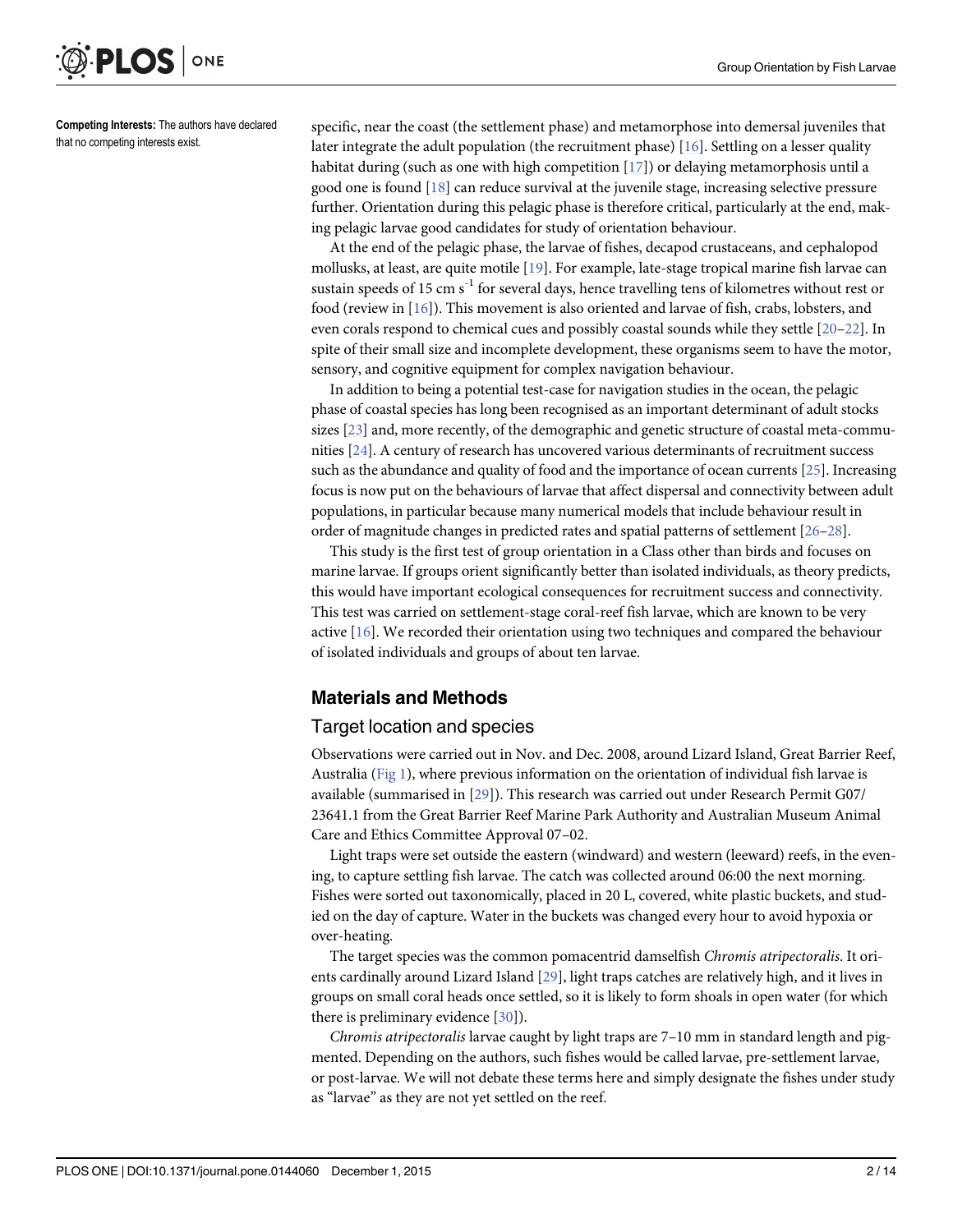<span id="page-2-0"></span>

[Fig 1. O](#page-1-0)bservation locations around Lizard Island, Great Barrier Reef. Symbols mark the starting points of the observations by scuba divers (top) and in the Drifting In Situ Chamber (DISC; bottom). Bullets are observations of isolated individuals, crosses are groups. The direction of prevailing winds, defining the windward and leeward sides of the island, is shown in the top panel.

doi:10.1371/journal.pone.0144060.g001

Larvae were transported in a small motor boat to within 500 m to 1 km of the reef edge. Depending on wind direction and sea state, observations occurred on the eastern side of the island, over a 35 m-deep bottom covered by Halimeda meadows, or off the western side, over a 20 m-deep, bare sand, bottom (Fig 1). Observation times during the day ranged from 09:00 to 15:30, approximately. Two observation methods were used: following larvae by divers and photographing larvae in a drifting chamber.

#### Scuba diver following

We followed the procedure introduced by  $[31]$  $[31]$  $[31]$ , which has been used successfully with several species in various places (including C. atripectoralis in Lizard Island) and acts as the reference method.

Two scuba divers take a larva to a depth of 5 m in a container. The divers face each other and release the larva in a random direction. The first diver follows the larva from a distance of about 1 m. The second follows the first and records the larva's bearing (to the nearest 5°) and depth (to the nearest 0.1 m) every 30 s, as well as the reading of a calibrated flowmeter every 5 mins (which provides average swimming speed). An observation run lasts for 10 mins or until the larva is lost. The motor boat circles at idle speed as far as possible around the divers' bubbles to ensure their safety and avoid creating a directional sound cue for larvae. The time and position are recorded at the start and end of each observation run.

The same procedure was used to study the orientation of groups of larvae, except that 10–12 larvae were released simultaneously. The bearing recorded was that of the individual at the centre of the group. If the group split, the most numerous remaining group was followed.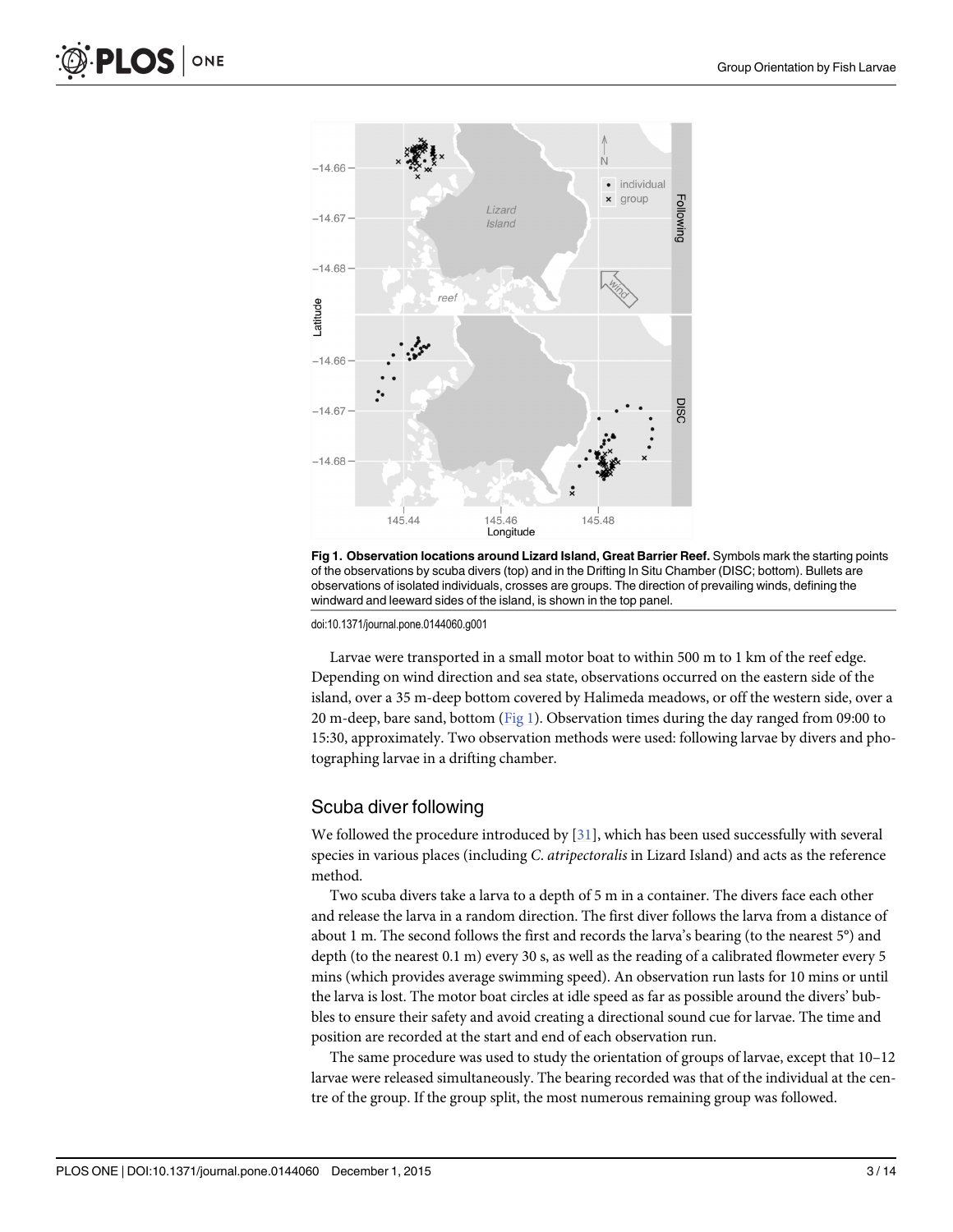#### <span id="page-3-0"></span>Drifting In Situ Chamber

The Drifting In Situ Chamber (DISC) allowed unmanned observation of orientation, at higher frequency than scuba diver following, albeit in a more restricted environment. The instrument is fully described in  $[32]$  $[32]$  and  $S1$  Fig. The device comprises a cylindrical frame with a circular observation chamber at the top (38 cm diameter) and an electronic housing at the bottom. The frame is linked to a cruciform drogue, which keeps the device locked in the current and forces it to rotate. The housing contains an upward-looking camera which takes a picture of the chamber every 2 s, revealing the position of the larva in silhouette. The picture is geo-referenced cardinally using an electronic compass and a Global Positioning System (GPS). Because it is made of acrylic, the device is almost neutrally buoyant, transparent to sound, and inconspicuous underwater. The observation chamber is made of translucent mesh on the top and side wall and is therefore open to environmental signals (sound, chemicals, light, etc.).

The larva was placed in the chamber at the surface. Then the device slowly sank to its fixed depth of 9 m, the average depth of free-swimming C. atripectoralis observed in previous studies [\[33](#page-12-0)], and the larva was left to acclimate for 5 mins. During that time, the boat motored upwind and the motor was then switched off during the subsequent 10 mins of observation. Finally the boat rejoined the surface float, the DISC was hauled to the surface and the larva replaced.

The image-processing software described in [\[34\]](#page-12-0) was slightly modified to accept high-resolution still images instead of video as input. A graphical user interface allows clicking on the larva (or the individual at the centre of the group of larvae) to record its position relative to the chamber. Using the time-synchronised digital compass record, the angle between the north, the centre of the chamber, and the position of the larva can be computed and gives the bearing of the larva. Bearings are rounded to the nearest 5° to match diver following data.

Because the DISC rotates, a larva keeping a bearing would counter the rotation whereas a larva artefactually attracted to a particular structure of the instrument would rotate with it. In 9 out of 149 deployments, the trajectory of the larva clearly showed it rotated with the instrument (positions very concentrated around one spot in the chamber but spread out across all bearings cardinally). Those deployments were discarded.

Images were subsampled at 10 s interval to provide independent position records. Settlement stage C. atripectoralis routinely swim at about 25 cm  $s^{-1}$  in situ [\[35\]](#page-12-0) which would allow them to easily move around the 38 cm diameter chamber in 10 s.

## Statistical analysis

The data recorded are bearings: swimming directions when following larvae and bearings of positions in the DISC's chamber. Bearings are recorded in magnetic degrees, which varies from degrees true by about 7° in the study area. Detecting cardinal orientation involved two analysis steps, typical in circular statistics [[36\]](#page-12-0).

First, directionality was assessed within each run, using the Rayleigh test (first-order analysis). Directionality represents the ability to swim in a straight line, i.e. to keep a bearing. This test provides a statistic,  $r$ , which is close to 0 when bearings are uniformly distributed around a circle or close to 1 when bearings are concentrated around a unique direction, and a p-value which assesses the significance of this concentration.

If larvae all swam directionally but towards different directions, it would suggest that they are capable of keeping a bearing but do not of orienting towards a common goal. Orientation was assessed by a test across runs: the previously significant within-run mean bearings were used as data in a second-order Rayleigh test.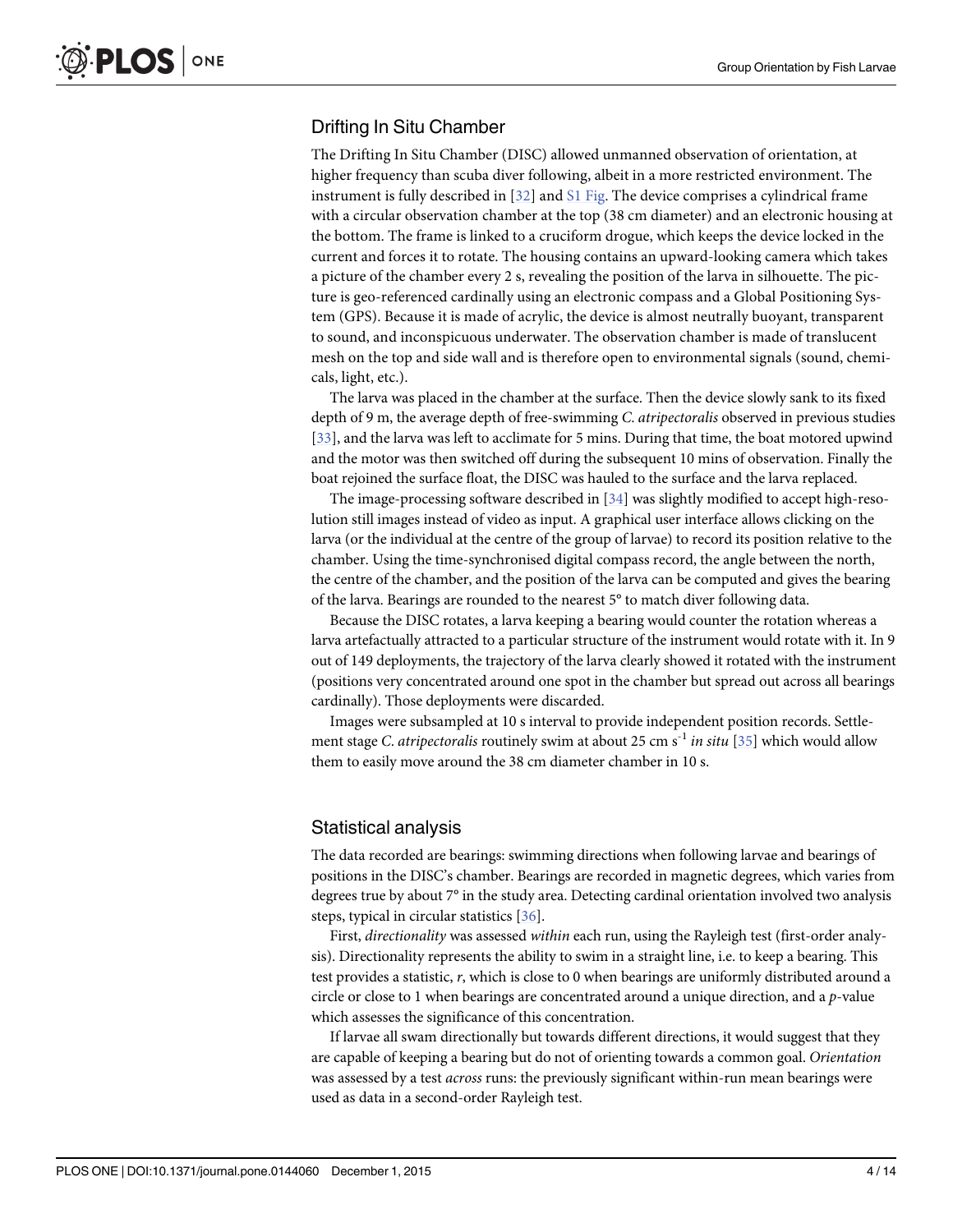<span id="page-4-0"></span>Circular mean and standard deviation are reported. The circular standard deviation follows [\[37](#page-12-0)], converted to degrees, and is analogous to the standard deviation of linear data for unimodal distributions.

Comparisons of the strength of directionality (within-run  $r$ ) between individuals and groups (or between observation methods, locations, etc.) were done through beta regression, because  $r$ is bounded in  $[0,1]$   $[38]$  $[38]$ . Residuals never showed strong heteroscedasticity or non-normality (as per the Shapiro-Wilk test).

To test the effect of swimming in groups on orientation, the distributions of within-run mean bearings were compared between groups and individuals. The distributions were compared with the non-parametric Watson's  $U^2$  test and the across-runs means were compared with the parametric Watson-Williams F-test, when applicable.

For diver following, within-run mean depths and speeds were also compared between groups and individuals. Parametric tests (t-test for means, F-test for variances) were used. Again, residuals never showed heteroscedasticity or non-normality.

Although C. *atripectoralis* were expected to orient cardinally  $[29]$  $[29]$  $[29]$ , orientation with respect to the direction of the coast and the sun was inspected. Indeed, orientation towards the coast is the usual hypothesis for settlement-stage marine larvae and could be associated with many coastal cues (sounds, odours, etc.). Use of the sun as a compass is emerging as a potential mechanism for large scale orientation in the early life stages of fish [[39](#page-12-0), [40](#page-12-0)] and view of the sun is known to influence orientation of C. atripectoralis larvae around Lizard Island [[35](#page-12-0)]. To inspect such directional cues, a Rayleigh test on the difference between the bearing of the larva and the bearing of the cue was used. As an example, in that setting, if larvae orient towards a cue the test is significant and the mean difference in bearings is close to 0°. Finally, the direction of the sun is easier to detect in the morning and evening because the sun is lower in the sky. Therefore, the relationship between the strength of directionality (within-run  $r$ ) and the zenith (angle of the sun from the vertical) was also inspected, through beta regression.

All analyses were performed in R 3.1.2, with packages circular 0.4–7 for circular statistics, plyr 1.8.1 for data handling and ggplot2 1.0.0 for graphics.

#### **Results**

#### Summary of observations

A total of 140 runs were recorded. Larvae kept a bearing in 136 (97%) of them (significant directionality; numbers in columns 'n' and 'n dir.' of  $Table 1$ ). Most following runs lasted the full 10 mins (average duration was 9.5 mins).

Table 1. Statistics on the orientation of larvae separated between experimental treatments (individual: ind or group), methods (Following: Fol or DISC), and locations (East: E, West: W, or pooled: -). Columns are: number of runs, total (n) and directional (n dir.); average within-run strength of directionality ( $\bar{r} \in [0,1]$ , higher means more directional); orientation mean bearing ± standard deviation; concentration of bearings across-runs (r  $\in [0,1]$ ) and its p-<br>value (n<0.05 denotes significant orientation) value (p<0.05 denotes significant orientation).

|              |             | Within run |      | <b>Across runs</b>    |      |             |
|--------------|-------------|------------|------|-----------------------|------|-------------|
|              | $\mathbf n$ | n dir.     |      | bearing               |      | p-value     |
| ind Fol W    | 18          | 17         | 0.85 | $165 \pm 91^{\circ}$  | 0.28 | 0.26        |
| ind DISC E   | 32          | 31         | 0.63 | $122 \pm 115^{\circ}$ | 0.13 | 0.59        |
| ind DISC W   | 24          | 23         | 0.69 | $352 \pm 147^{\circ}$ | 0.04 | 0.97        |
| ind DISC-    |             |            | 0.65 | $111 \pm 133^{\circ}$ | 0.07 | 0.79        |
| group Fol W  | 35          | 35         | 0.93 | $182 \pm 62^{\circ}$  | 0.56 | $< 10^{-5}$ |
| group DISC E | 31          | 30         | 0.79 | $193 \pm 65^{\circ}$  | 0.52 | $< 10^{-3}$ |

doi:10.1371/journal.pone.0144060.t001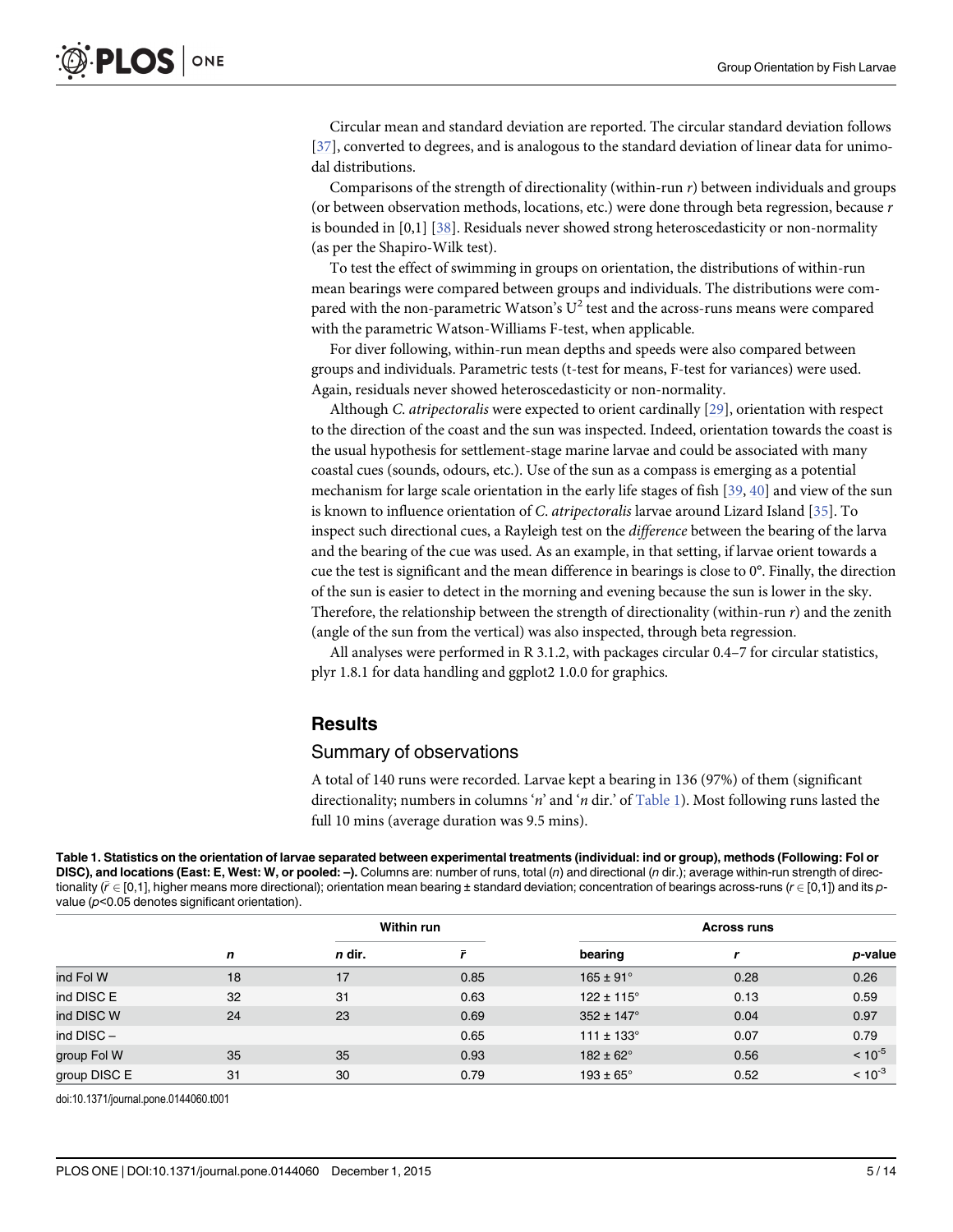<span id="page-5-0"></span>For single individuals, the distribution of bearings is similar in all comparisons: between east and west in the DISC (Watson,  $U^2 = 0.04$ ,  $p > 0.1$ ), between DISC and following on the western side (Watson,  $U^2 = 0.05$ ,  $p > 0.1$ ), etc. The mean strength of directionality ( $\bar{r}$ ) is also consistent across locations but often lower in the DISC than when followed by divers (beta regression with method and location as factors; no effect of location,  $z = -1.134$ ,  $p = 0.257$ ; significant effect of method,  $z = -4.341$ ,  $p < 10^{-4}$ ). An in-depth analysis of many more datasets [[29](#page-12-0)] shows that, for individuals, (i) orientation is consistent across locations and methods and (ii) directionality should be inspected within methods. This guides similar comparisons for groups.

# Group swimming

Groups of C. atripectoralis stay cohesive both in the DISC and while followed in open water. In the DISC they move synchronously as a dense shoal. In open water, they spread along the horizontal, forming a slightly bent arc when seen from above (Fig 2). In both cases, changes of direction are initiated by one or a few individuals, almost immediately followed by the others. The leading individuals do not seem to be the same across the 10 mins of observation.

In open water, some individuals disconnect from the group under observation by divers. Most commonly, one individual would disconnect from the group from time to time (Fig 2B) but in 13 runs (out of 35) four to six individuals disconnected from the main group at once. The decrease in number of larvae observed is mostly steady: a median number of 12 larvae are released, 10 remain after 2 mins, 7 after 5 mins, and 5 after 10 mins. Splitting observations between runs in which less or more than 5 individuals remain at the end reveals no difference in the strength of directionality (beta regression,  $z = -0.05$ ,  $p = 0.96$ ), distribution of bearings



Fig 2. Configuration of groups of C. atripectoralis swimming. A and B: frames of a video shot while following a test group of 17 larvae (from behind); larvae are circled for clarity (video by C. Paris and R. Paris provided as supplementary material [S1 Video](#page-10-0)). In B, the arrow points an individual on the verge of disconnecting from the group. C: sketch of what the group in B would typically look like from above. The grey arrow shows the direction of swimming recently initiated by a few individuals on the right side of the group.

doi:10.1371/journal.pone.0144060.g002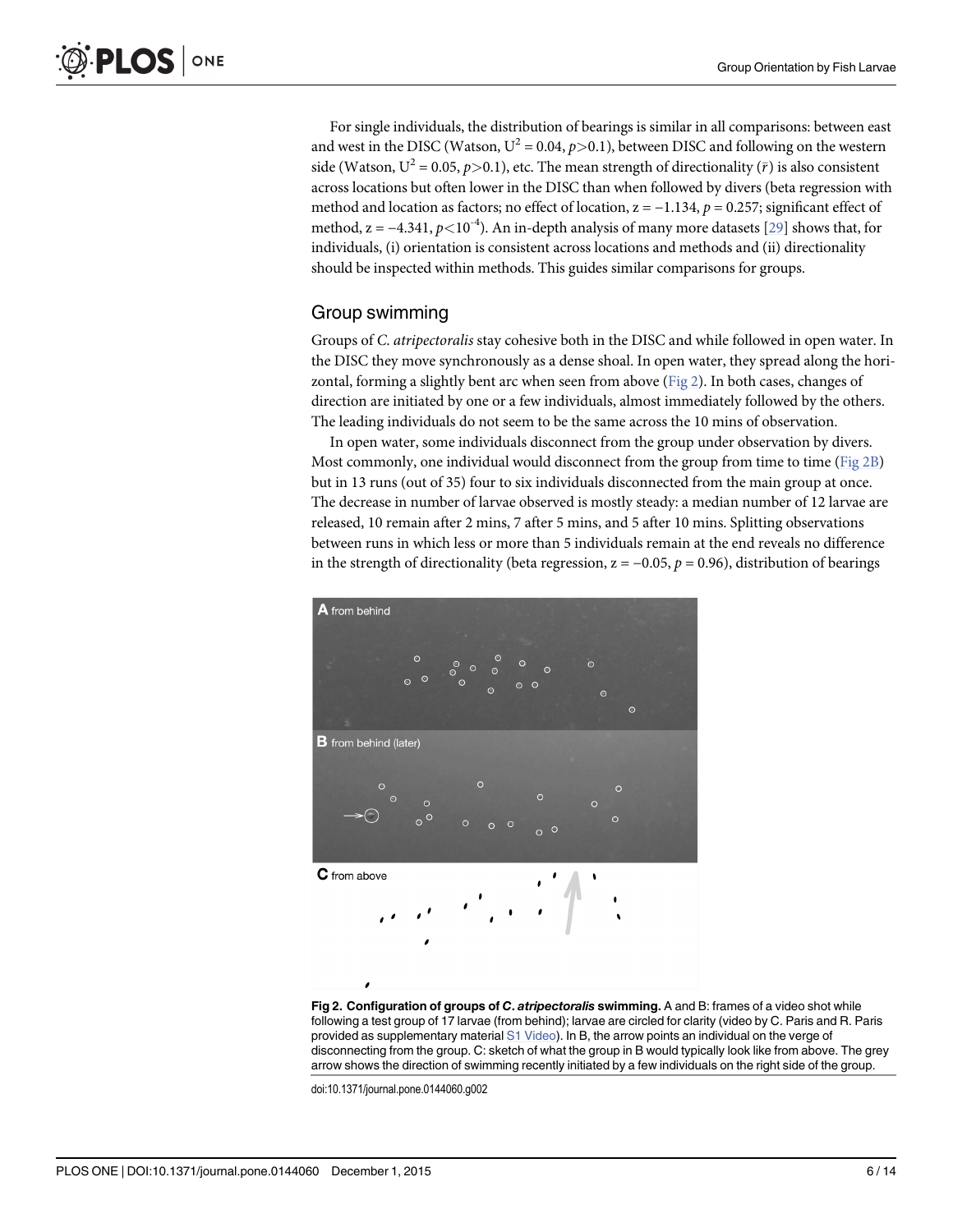<span id="page-6-0"></span>

Fig 3. Kernel estimation of the probability density distribution of swimming speeds of larvae recorded when followed by divers. (equivalent to a continuous histogram). A larger proportion of groups swim at fast speeds compared to individuals.

doi:10.1371/journal.pone.0144060.g003

(Watson,  $U^2 = 0.0794$ ,  $p > 0.1$ ), swimming depth (t-test, t = -1.2,  $p = 0.2$ ), or swimming speed (t-test,  $t = 1.2$ ,  $p = 0.2$ ). So all data are used further.

When followed by divers, individuals and groups swim at similar average depths: 5.6±1.6 m and 5.8±1.2 m respectively (mean±SD; t-test,  $t = -0.5$ ,  $p = 0.6$ ). Within each run, variability in depth is also of similar magnitude: within-run standard deviation of depth is 1.15 m on average for individuals and 1.07 m for groups (t-test,  $t = 0.7$ ,  $p = 0.4$ ). Groups, however, swim slightly (7%) faster than individuals:  $30\pm3.4$  cm s<sup>-1</sup> for groups vs.  $28\pm3.6$  cm s<sup>-1</sup> for individuals (mean  $\pm$ SD, t-test, t = -2.1, p = 0.04). The general shape of the distributions of swimming speeds is similar for individuals and groups (Kolmogorov-Smirnov,  $D = 0.34$ ,  $p = 0.11$ ), but a larger proportion of groups swim at faster speeds  $(Fig 3)$ .

#### Group orientation

Within each run, groups are more directional than individuals (higher  $\bar{r}$  in [Table 1\)](#page-4-0). Pooling across locations, the difference in directionality strength between groups and individuals is significant in both diver following (beta regression,  $z = 2.3$ ,  $p = 0.02$ ) and the DISC ( $z = 2.8$ ,  $p = 0.004$ ). Group swimming increases bearing keeping ability by an average of 15%.

Groups orient significantly while isolated individuals do not, in all combinations of methods and locations ([Table 1\)](#page-4-0). Pooling observations of individuals in the DISC across locations still does not reveal significant orientation despite the increased sample size ([Table 1,](#page-4-0) row 4). Bearings of groups are concentrated in a unimodal pattern around the south, whereas bearings of individuals are more uniformly distributed  $(Fig 4)$  $(Fig 4)$  $(Fig 4)$ . The mean southward bearing and overall distribution of bearings of groups are similar between the two observation groups: following on the western side of the island and DISC on the eastern side (Watson-Williams,  $F = 0.4$ ,  $p = 0.5$ ; Watson,  $U^2 = 0.038$ ,  $p > 0.1$ ; [Fig 4](#page-7-0)).

C. atripectoralis larvae are expected to orient cardinally around Lizard Island, independently of location [[29](#page-12-0)], which is consistent with this last result. When tested explicitly, neither individuals nor groups orient towards the Lizard Island coast. Groups on the western side of the island point to the right of the coast (i.e. south) and groups on the eastern side point to the left of the coast (i.e. south also; see [S2 Fig](#page-10-0) for a graphical explanation).

Groups orient also better than do individuals relative to the azimuth of the sun. Furthermore, in most conditions, bearings are more concentrated towards the sun than towards any cardinal direction [\(S3 Fig](#page-10-0)). Finally, in the DISC only, directionality is stronger when the sun is low in the sky and its bearing is easier to assess (beta regression of  $\bar{r}$  on zenith angle: for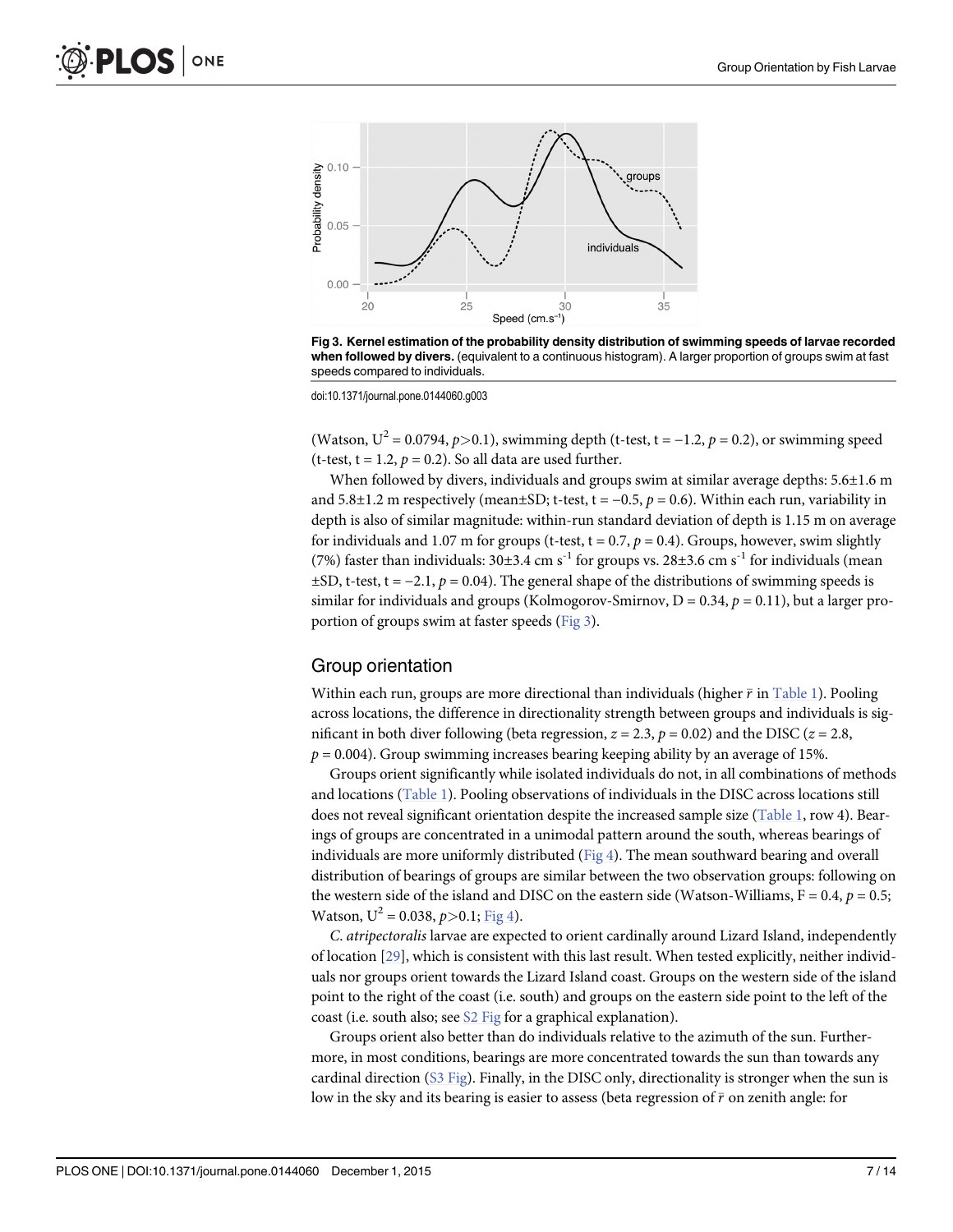<span id="page-7-0"></span>

[Fig 4. D](#page-6-0)istribution of within-run mean bearings for individuals or groups (columns) followed or in the DISC (rows). Each dot represents one observation run. When orientation is significant ( $p$ <0.05, in the corner of panels), the radius in the centre is in the mean direction of orientation and its length represents the precision of orientation (across-runs r). Only groups display significant orientation, towards the south.

doi:10.1371/journal.pone.0144060.g004

individuals,  $z = 3.2$ ,  $p = 0.001$ ; for groups,  $z = 2.89$ ,  $p = 0.004$ ;  $\leq \frac{4 \text{ Fig}}{2}$ . Both results suggest the use of the sun as an orientation cue.

#### **Discussion**

These first observations of group orientation behaviour in larval fish show that groups orient more consistently in a common direction, swim on a 15% straighter course (i.e. are better at keeping a bearing), and are 7% faster than isolated individuals. Relative to their environment, groups of C. atripectoralis orient cardinally and towards the sun rather than in the direction of the nearest coast.

Because orientation seems mediated by solar cues, different solar conditions between observations could have affected the results. However, the median zenith angle is not different between individuals and groups (Wilcoxon,  $W = 2053$ ,  $p = 0.3$ ; same result when tested within each observation method) and the proportion of non-cloudy skies was high and not significantly different between individuals (91%) and groups (96%;  $\chi^2$  = 0.3, p = 0.6). Overall, observations involving various methods, locations, and treatments occurred throughout the day and were spread over non-contiguous days, spanning a short period of steady, calm weather. A systematic bias by environmental conditions such as tides, winds, light, temperature, etc. favouring group runs is therefore extremely unlikely. Furthermore, fish larvae settle in greater numbers at night [[41](#page-12-0)]. Although the observations in this study would be valid for the days preceding settlement, they beg the question: how are fish larvae orienting at night and are they still able to remain in coherent groups? A recent study showed that fish larvae vocalize, which could help them maintain group cohesion even in the dark [\[42](#page-12-0)].

Two different observation methods were used: following involves human observers and the larvae are free to move in their three dimensional environment, whereas the DISC relies on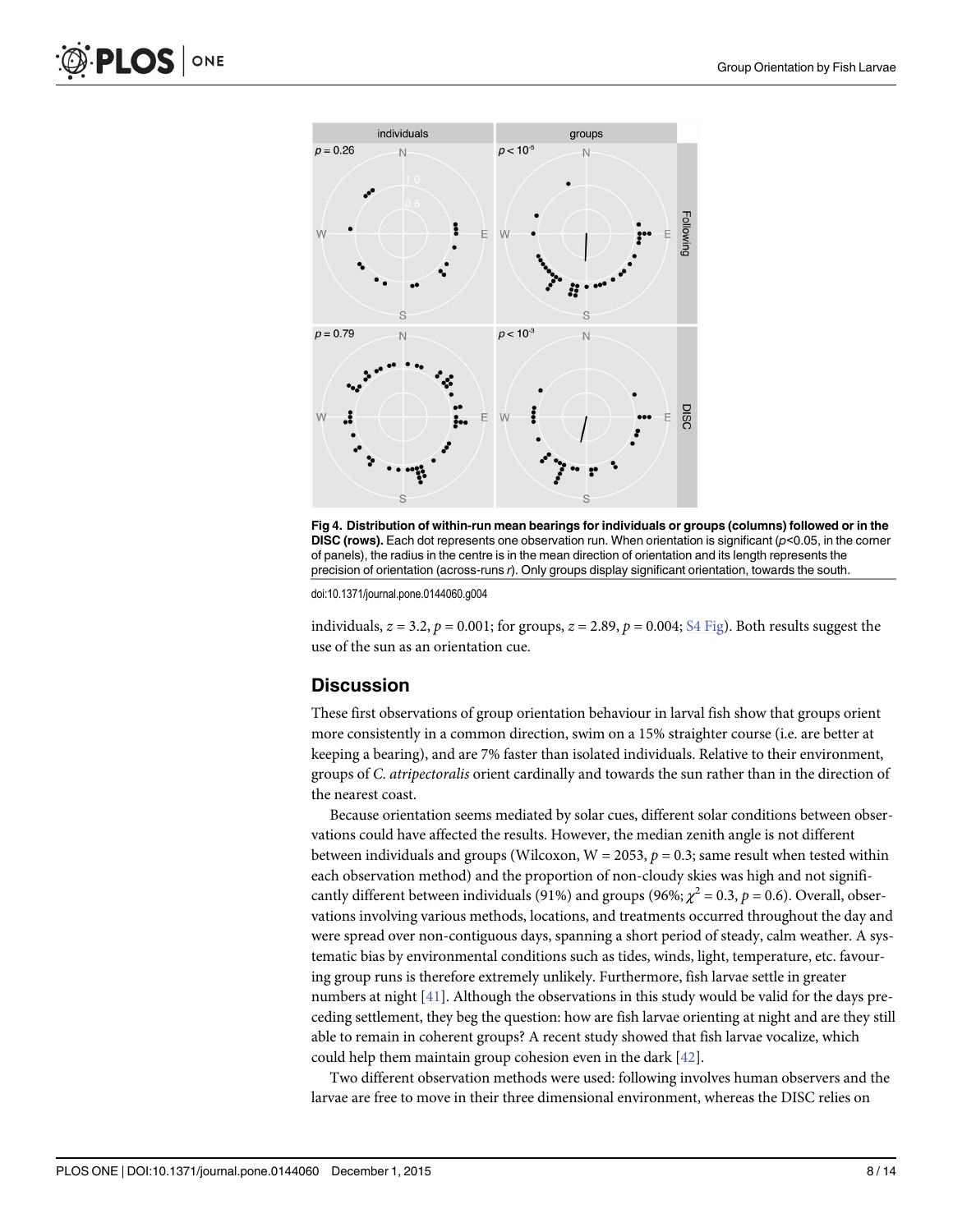<span id="page-8-0"></span>automatically captured images of the specimen in a semi-enclosed environment. Both show similar improvements in bearing keeping and overall orientation by groups. Those methods were used in two different environments: the western site is a bay, off the leeward side of the island, with a 18 to 25 m-deep bottom; the eastern site is a more open environment, on the windward side of the island, over a 35 m deep bottom. Yet, the distributions of bearings are similar in both locations, for individuals and groups. The consistency of these results bring a little more generality to the observations of group behaviour; although, of course, observations of other species in other locations are required to assess its global relevance.

A review of similar studies confirmed that orientation of C. atripectoralis near Lizard island is location-independent and that individuals orient in a southerly direction [\[29](#page-12-0)]. Here individuals do not significantly orient in a cardinal direction, only groups do; still, the mean direction is to the south. Previous studies found similar patterns  $[29]$  and, in all those cases where no significant orientation was found, the sample size was <25 and may have been too small for the southerly direction to significantly emerge from the noise. In addition, in most other studies, data were collected over a shorter time span within each day than in this one (commonly 4.5 h versus 6.5 h here). If larvae indeed orient using a sun compass, the spread in the sun azimuth was lower in previous studies, which translated into a significant cardinal signal. Here, the spread was larger and the cardinal signal not significant anymore. This is consistent with the result that followed individuals in this study were significantly oriented with respect to the sun's direction ([S3 Fig\)](#page-10-0).

The ecological relevance of these results also depends on how common schooling is, across taxa and throughout ontogeny. Larvae of a number of taxa of fish are observed to swim in groups before settlement, even if the same species do not necessarily school as juveniles or adults (list in [\[16\]](#page-11-0)). So schooling behaviour could be quite common at settlement-stage. Priori to settlement, larvae of Gobiosoma bosci (naked goby) have been observed to swim in groups [\[43](#page-12-0)]. In Pseudocaranx dentex (striped jack) the onset of schooling seems conditioned by the development of the central nervous system and occurs at about 15 mm in length, after the development of swimming organs (fins rays in particular, which are complete at 9 mm) [\[44\]](#page-13-0). In Aldrichetta forsteri (yellow-eyed mullet), aggregation occurs at 4–6 mm, when fins are still being formed. Even earlier in development, larvae of some Aulorhynchidae and Trichodontidae are known to school almost immediately after hatching (see [\[16\]](#page-11-0) for others). No information is available regarding when larvae of *Chromis atripectoralis* begin to swim in groups. They might form groups only when they meet in the light trap, hence limiting the relevance of the observed orientation behaviour. However, each light traps usually contained several hundred fish larvae of various species and many more other organisms (in particular crustacean larvae and annelids), making fine intra-specific interactions unlikely. Only indirect evidence, such as homogeneous otolith microchemistry, suggests cohesion of cohorts in the same water mass (with the same chemical signature) throughout the larval phase, for another Pomacentrid [\[45\]](#page-13-0) and a Tripterygiid [[46](#page-13-0)]. Outside of fishes, Sepioteuthis lessoniana (squid) schools at 30 d after hatching [\[47](#page-13-0)]. But overall, information is still mostly lacking [[16](#page-11-0), [48](#page-13-0)]. Basic descriptive research is definitely needed regarding ontogeny of schooling in various taxa; this is also true for many other important life history traits during the larval stage of marine species (mortality, swimming abilities, energetics of swimming, etc. [\[49\]](#page-13-0)).

During the pelagic dispersal phase, larvae swimming in groups would have a shorter swimming path (because they swim in a straighter course), swim faster, and orient more accurately than individual larvae. They would therefore reach their destination more often and more quickly. Faster swimming has an energetic cost and typically results in decreased endurance [\[50](#page-13-0)]. On the other hand, leaving the pelagic environment sooner means sustaining less mortality before the critical stage of settlement. Indeed, mortality rates of pelagic fish larvae are very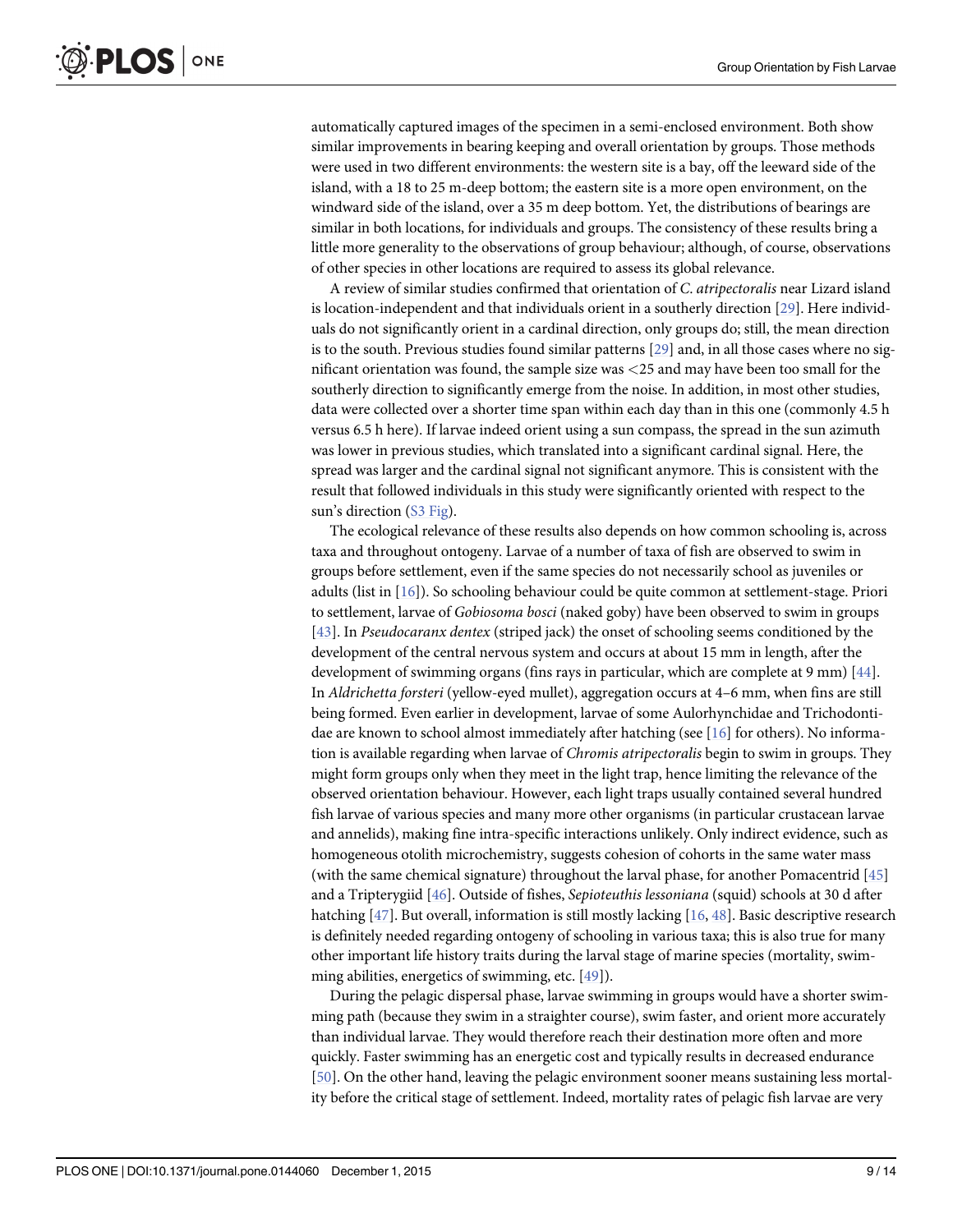<span id="page-9-0"></span>high, in the order of 20% per day [[15](#page-11-0)]. A few days less spent in the water column could therefore affect recruitment rates. Finally, the reduced dispersal time and more accurate orientation would limit the spread of the larval cohort during the pelagic phase. This, in turn, would alter the networks of connection between adult populations of demersal fishes, mostly ensured by larvae. The potential ecological effects of improved orientation in groups on recruitment and connectivity are therefore numerous and should be investigated, for example by implementing the orientation parameters measured here in spatially-explicit dispersal models representing directional swimming through a biased random walk [\[27\]](#page-12-0).

Two categories of mechanisms can explain improved orientation by groups: either individuals follow a skilled leader or group dynamics correct individual errors and result in a better average choice. These are extremes in a range of possible processes: several leaders can be present  $[10]$ , individuals with better information than the rest can share it within the group without explicitly leading [[4,](#page-11-0) [11\]](#page-11-0), group dynamics can improve the accuracy of even the best, leading, individuals [[8](#page-11-0)], etc. We did not set out to explicitly test a mechanism here but a number of observations point towards the leaderless end of the spectrum.

First, qualitative observations of groups followed and in the DISC suggest that the individual(s) initiating changes in direction are not always the same. But individuals turn quickly and cross paths often in the group; doing so, they mask each other, which makes it impossible to follow each individual unambiguously for 10 min. Therefore, quantitative data could not be extracted from the images captured by the DISC or from a few videos recorded while following larvae. However, the advent of affordable and user-friendly 3D cameras may help solve these ambiguities by adding another plane of view in which to track each individual.

Second, leader-follower interactions often involve a more knowledgeable leader: a pigeon that already homed along a given path, older migrating birds which know the migration route, etc. In the case of the natal dispersal of marine coastal organisms, no individual has former knowledge of the pelagic environment. Some individuals may be more skilled than others but it is unclear how potential followers could recognise those potential leaders within a group of conspecifics of approximately the same age, size, and stage of development, with no way of checking which orientation direction is the right one until the very end of the larval phase.

Finally, the leaderless case can be explained by the "many-wrongs" hypothesis [\[3](#page-11-0)]. In this scenario, all individuals are equally wrong when choosing a direction but bias their choice towards the centre of the group, to ensure group cohesion. When following larvae, we did observe that some individuals would slightly diverge from the main group only to return to it shortly afterwards, which is consistent with this group cohesion mechanism. By doing so, organisms avoid extreme deviations from the true direction; the individual errors cancel out. This mechanisms requires very little cognitive skill: no memory, no recognition of a particular individual in the group, etc. This parsimonious explanation is seductive in the case of young, small, not yet fully developed organisms whose cognitive skills are unknown but probably poorer than those attributed to homing or migrating birds.

Such group dynamics can influence decisions beyond orientation. For example, consensus decision making allows adult Gasterosteus aculeatus (stickleback fishes) to better discriminate between various fake environments  $[51, 52]$  $[51, 52]$  $[51, 52]$  $[51, 52]$  $[51, 52]$  or *Gambusia holbrooki* (mosquitofish) to react faster and more efficiently to predators [\[53](#page-13-0)]. Similarly, very simple social interactions can explain why schools of juvenile fish are much better than individuals at finding shelter in shadows (Notemigonus crysoleucas, golden shiner [[54](#page-13-0)]). Finally, even organisms with a less extensive central nervous system, such as Blattella germanica (cockroaches), can display effective group foraging behaviour without advanced social interactions [[55](#page-13-0)]. For marine larvae in the relatively featureless open water environment, living in groups could therefore have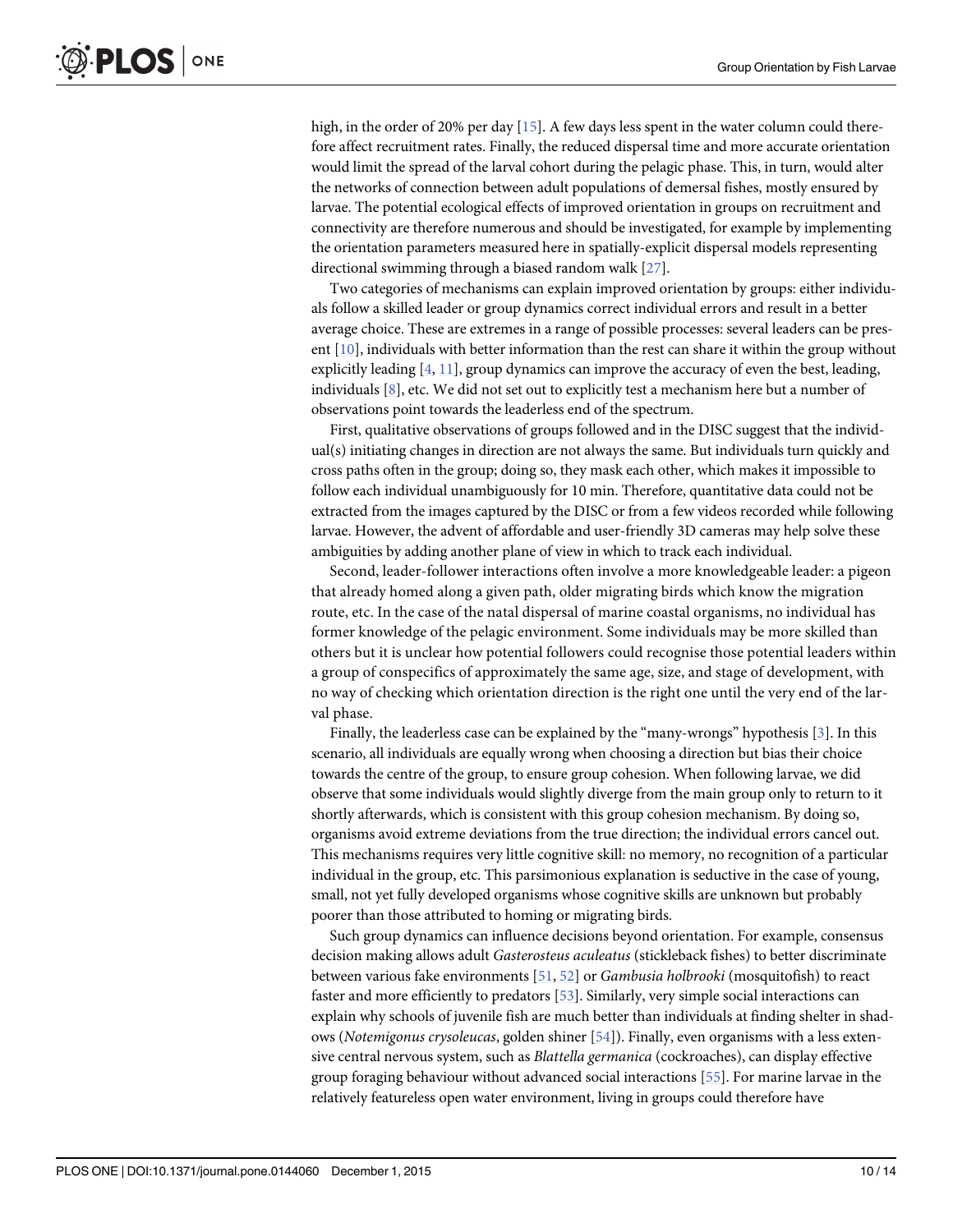<span id="page-10-0"></span>consequences for survival and foraging success in addition to orientation, even very early during ontogeny because it may not require advanced cognitive skills.

To conclude, two observations methods concur that groups of fish larvae orient better than isolated individuals. This extends observations so far restricted to birds. The generality and mechanism of these improved orientation abilities are not yet known for fishes. But the mechanism could require very little cognitive ability and generalise to enhance survival and foraging, in addition to habitat finding. Such improved abilities would have important consequences for dispersal trajectories and habitat selection, during a stage of key ecological importance for coastal marine populations.

## Supporting Information

[S1 Fig.](http://www.plosone.org/article/fetchSingleRepresentation.action?uri=info:doi/10.1371/journal.pone.0144060.s001) Engineering rendition of the Drifting In Situ Chamber (DISC). To save space, the full length of the line and the bottom half of the drogue are not represented. (PDF)

[S1 Video](http://www.plosone.org/article/fetchSingleRepresentation.action?uri=info:doi/10.1371/journal.pone.0144060.s002). Excerpt from a video shot while following a group of about 17 larvae during a test run (1 min 30 s), in open waters off Lizard Island. Larvae start as a small ball-shape shoal and quickly spread along the horizontal to take the typical shape described in [Fig 2](#page-5-0). At the 1:10 mark, one larva begins to lag behind the rest of the group before finally moving out of the frame. Video by C. Paris and R. Paris, November 2013. [https://dl.dropboxusercontent.com/](https://dl.dropboxusercontent.com/u/1047321/group-following-SI2.mp4) [u/1047321/group-following-SI2.mp4.](https://dl.dropboxusercontent.com/u/1047321/group-following-SI2.mp4)

(MP4)

—

[S2 Fig.](http://www.plosone.org/article/fetchSingleRepresentation.action?uri=info:doi/10.1371/journal.pone.0144060.s003) Distribution of within-run mean bearings relative to the direction of the coast (left) and distributions for groups shown in their geographical context (right). Each dot represents one observation run. When orientation is significant ( $p$ <0.05, in the corner of panels), the radius in the centre is in the mean direction of orientation and its length represents the precision of orientation (across-runs  $r$ ). Individuals do not display significant orientation. Groups on the west side of the island swim to the right of the coast (i.e. south). Groups on the east side of the coast swim to the left of the coast (i.e. south again). This suggests a cardinal, southward, orientation rather than an orientation relative to the coast. (PDF)

[S3 Fig.](http://www.plosone.org/article/fetchSingleRepresentation.action?uri=info:doi/10.1371/journal.pone.0144060.s004) Distribution of within-run mean bearings relative to the direction of the sun (i.e. the sun's azimuth). Each dot represents one observation run. The concentration of mean bearings (across-runs  $r$ ) and its significance (Rayleigh's  $p$ ) are indicated in the corner of each panel. When orientation is significant ( $p$ <0.05), the radius in the centre is in the mean direction of orientation and its length represents the concentration of mean bearings, i.e. the precision of orientation (across-runs r). Individuals in the DISC do not display significant orientation. Followed individuals and groups orient towards the sun. Bearings are more concentrated relative to the sun than relative to a cardinal direction (compare values of  $r$  with [Table 1\)](#page-4-0) and the mean direction is more consistent among treatments and techniques (compare the direction of the radii with [Fig 4\)](#page-7-0). This suggests that larvae use the sun as an orientation cue. (PDF)

#### [S4 Fig.](http://www.plosone.org/article/fetchSingleRepresentation.action?uri=info:doi/10.1371/journal.pone.0144060.s005) Strength of directionality (within-run  $r$ ) as a function of sun elevation (zenith

angle). Each point is an observation run. Lines are beta regression predictions (solid when significant, dashed when not). Shaded areas represent the inter-quartile range for the regression line. In the DISC, where  $r$  values are more variable  $[29]$ ,  $r$  significantly increases when the sun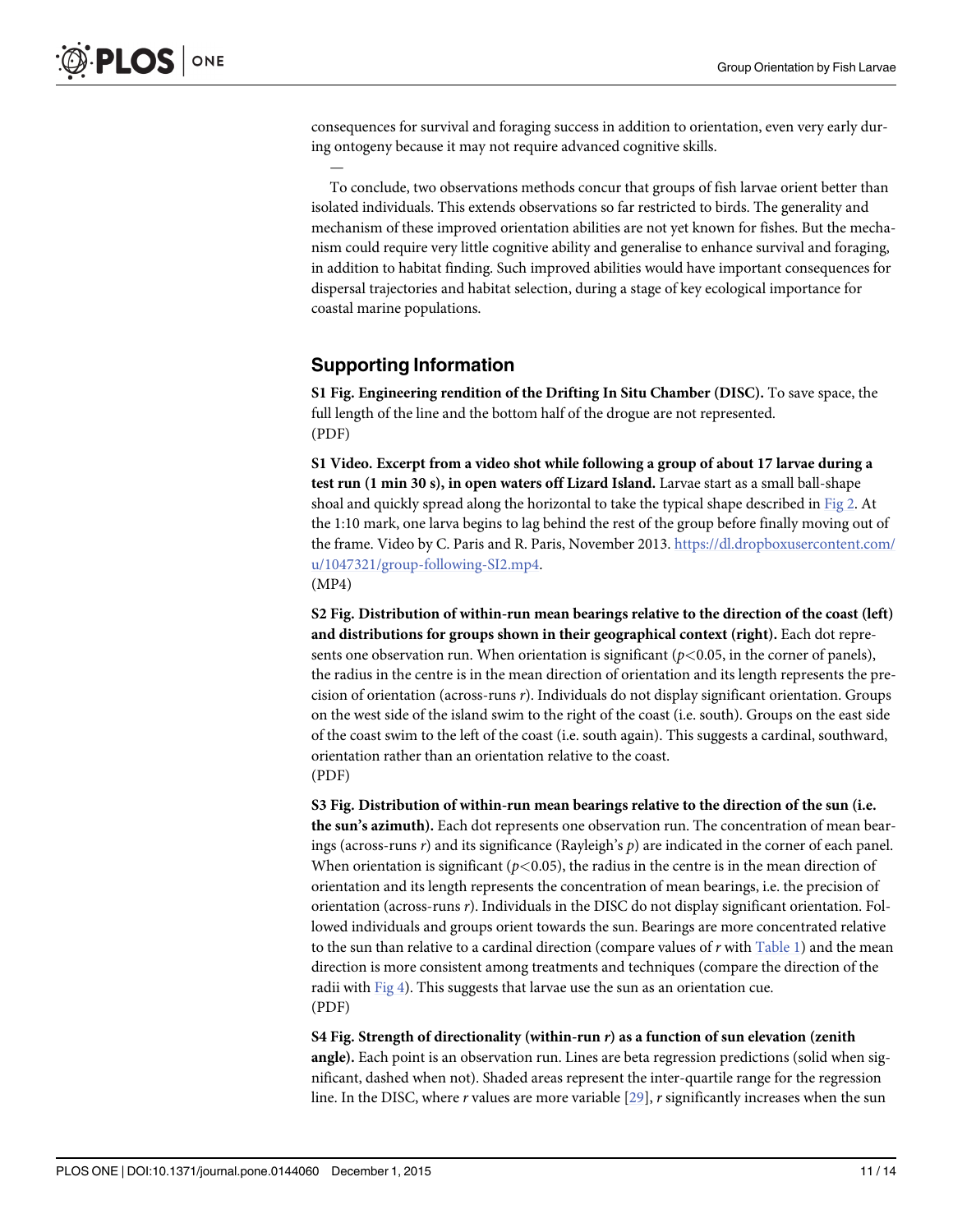<span id="page-11-0"></span>is lower in the sky (larger zenith angle) and its direction is easier to detect. (PDF)

[S1 Data](http://www.plosone.org/article/fetchSingleRepresentation.action?uri=info:doi/10.1371/journal.pone.0144060.s006). Data of the study. as a Comma Separated Values (.csv) file. Columns are described in the first 20 lines. Column names are at line 21. Data starts at line 22. (CSV)

#### Acknowledgments

We thank the Lizard Island staff and visiting researchers for their help in the field, R. Paris for help with video taping groups of larvae, C. Agostinelli for his responsiveness regarding the circular package for R, and The Beatles for inspiration with the title.

## Author Contributions

Conceived and designed the experiments: CBP JOI JML. Performed the experiments: JOI CBP JML MNY. Analyzed the data: JOI MNY JML. Wrote the paper: JOI JML CBP MNY.

#### References

- [1.](#page-0-0) Krebs JR, Davies NB. An introduction to behavioural ecology. 3rd ed. Blackwell Publishing; 1993.
- [2.](#page-0-0) Bergman G, Donner KO. An analysis of the spring migration of the common scoter and the long-tailed duck in southern Finland. Acta Zool Fenn. 1964; 105:1–59.
- [3.](#page-9-0) Simons AM. Many wrongs: the advantage of group navigation. Trends Ecol Evol. 2004; 19(9):453–455. doi: [10.1016/j.tree.2004.07.001](http://dx.doi.org/10.1016/j.tree.2004.07.001) PMID: [16701304](http://www.ncbi.nlm.nih.gov/pubmed/16701304)
- [4.](#page-0-0) Couzin ID, Krause J, Franks NR, Levin SA. Effective leadership and decision-making in animal groups on the move. Nature. 2005; 433(7025):513–516. doi: [10.1038/nature03236](http://dx.doi.org/10.1038/nature03236) PMID: [15690039](http://www.ncbi.nlm.nih.gov/pubmed/15690039)
- [5.](#page-0-0) Tamm S. Bird orientation: Single homing pigeons compared with small flocks. Behav Ecol Sociobiol. 1980; 7(4):319–322. doi: [10.1007/BF00300672](http://dx.doi.org/10.1007/BF00300672)
- 6. Benvenuti NS and Baldaccini. Pigeon orientation: A comparison between single birds and small flocks. Ornis Scand. 1985; 16(1):45–48. doi: [10.2307/3676574](http://dx.doi.org/10.2307/3676574)
- 7. de Perera TB, Guilford T. The orientational consequences of flocking behaviour in homing pigeons, Columba livia. Ethology. 1999; 105(1):13–23. doi: [10.1111/j.1439-0310.1999.tb01217.x](http://dx.doi.org/10.1111/j.1439-0310.1999.tb01217.x)
- [8.](#page-9-0) Biro D, Sumpter DJT, Meade J, Guilford T. From compromise to leadership in pigeon homing. Curr Biol. 2006; 16(21):2123–2128. doi: [10.1016/j.cub.2006.08.087](http://dx.doi.org/10.1016/j.cub.2006.08.087) PMID: [17084696](http://www.ncbi.nlm.nih.gov/pubmed/17084696)
- 9. Dell'Ariccia G, Dell'Omo G, Wolfer HP David P and Lipp. Flock flying improves pigeons' homing: GPS track analysis of individual flyers versus small groups. Anim Behav. 2008; 76(4):1165–1172.
- [10.](#page-9-0) Nagy M, Akos Z, Biro D, Vicsek T. Hierarchical group dynamics in pigeon flocks. Nature. 2010 4; 464 (7290):890–893. doi: [10.1038/nature08891](http://dx.doi.org/10.1038/nature08891) PMID: [20376149](http://www.ncbi.nlm.nih.gov/pubmed/20376149)
- [11.](#page-0-0) Jorge PE, Marques PAM. Decision-making in pigeon flocks: a democratic view of leadership. J Exp Biol. 2012; 215(14):2414–2417. doi: [10.1242/jeb.070375](http://dx.doi.org/10.1242/jeb.070375) PMID: [22723480](http://www.ncbi.nlm.nih.gov/pubmed/22723480)
- [12.](#page-0-0) Keeton WT. Comparative orientational and homing performances of single pigeons and small flocks. Auk. 1970; 87(4):797-799. doi: [10.2307/4083715](http://dx.doi.org/10.2307/4083715)
- [13.](#page-0-0) Larkin PA, Walton A. Fish school size and migration. J Fish Res Board Can. 1969; 26:1372–1374. doi: [10.1139/f69-121](http://dx.doi.org/10.1139/f69-121)
- [14.](#page-0-0) Beauchamp G. Long-distance migrating species of birds travel in larger groups. Biol Lett. 2011; 7 (5):692–694. doi: [10.1098/rsbl.2011.0243](http://dx.doi.org/10.1098/rsbl.2011.0243) PMID: [21525051](http://www.ncbi.nlm.nih.gov/pubmed/21525051)
- [15.](#page-0-0) Houde ED, Zastrow CE. Ecosystem- and taxon-specific dynamic and energetics properties of larval fish assemblages. B Mar Sci. 1993; 53(2):290–335.
- [16.](#page-1-0) Leis JM. Are larvae of demersal fishes plankton or nekton? Adv Mar Biol. 2006; 51:57–141. doi: [10.](http://dx.doi.org/10.1016/S0065-2881(06)51002-8) [1016/S0065-2881\(06\)51002-8](http://dx.doi.org/10.1016/S0065-2881(06)51002-8) PMID: [16905426](http://www.ncbi.nlm.nih.gov/pubmed/16905426)
- [17.](#page-1-0) Doherty PJ. Tropical territorial damselfishes: Is density limited by aggression or recruitment? Ecology. 1983; 64(1):176–190. doi: [10.2307/1937339](http://dx.doi.org/10.2307/1937339)
- [18.](#page-1-0) Gebauer P, Paschke K, Anger K. Costs of delayed metamorphosis: reduced growth and survival in early juveniles of an estuarine grapsid crab, Chasmagnathus granulata. J Exp Mar Biol Ecol. 1999; 238 (2):271–281. doi: [10.1016/S0022-0981\(98\)00219-6](http://dx.doi.org/10.1016/S0022-0981(98)00219-6)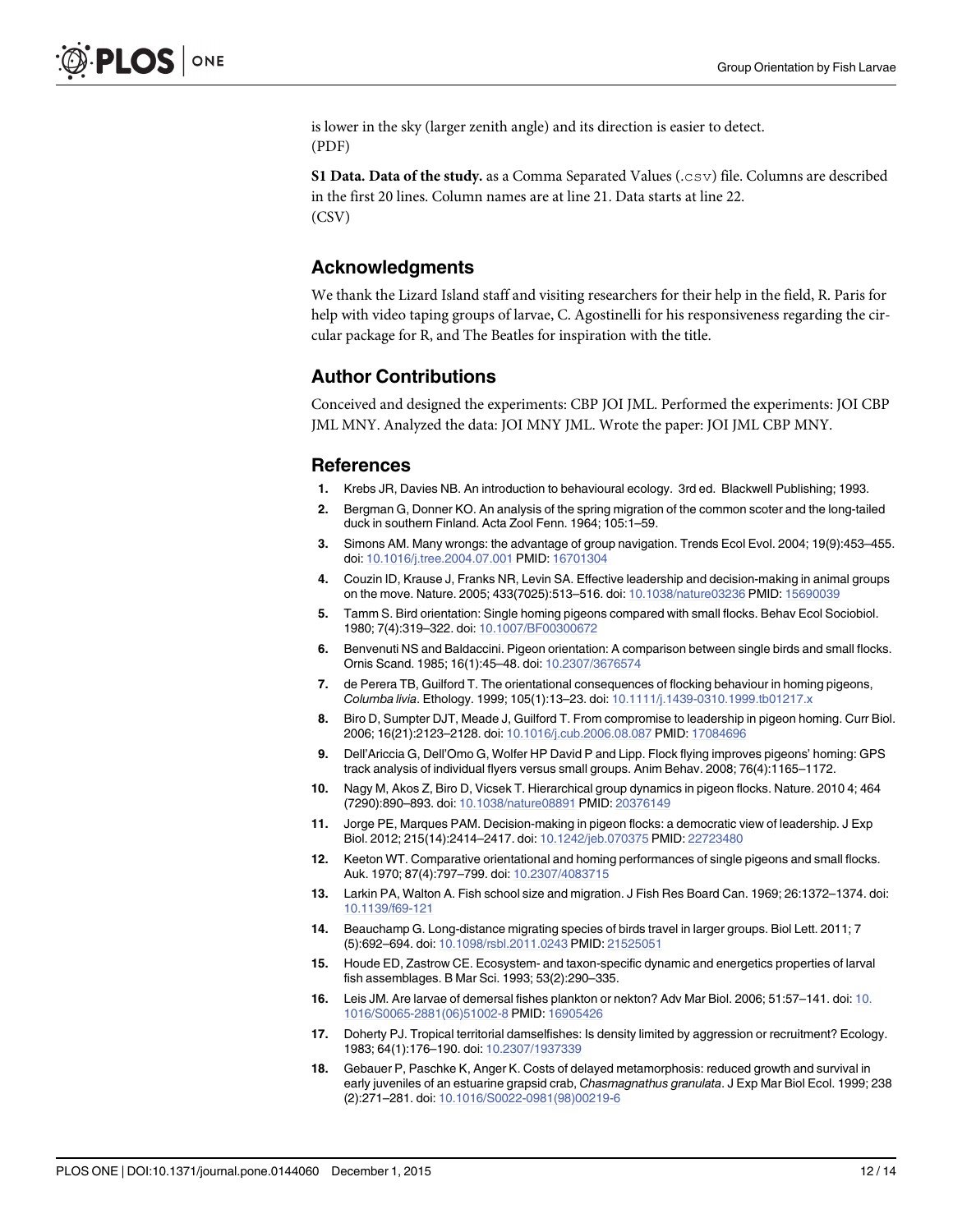- <span id="page-12-0"></span>[19.](#page-1-0) Kingsford MJ, Leis JM, Shanks A, Lindeman KC, Morgan SG, Pineda J. Sensory environments, larval abilities and local self-recruitment. B Mar Sci. 2002; 70(s1):309–340.
- [20.](#page-1-0) Arvedlund M, Kavanagh K. The senses and environmental cues used by marine larvae of fish and decapod crustaceans to find tropical coastal ecosystems. In: Nagelkerken I, editor. Ecological Connectivity among Tropical Coastal Ecosystems. Springer; 2009. p. 135–184.
- 21. Vermeij MJA, Marhaver KL, Huijbers CM, Nagelkerken I, Simpson SD. Coral larvae move towards reef sounds. PLoS ONE. 2010; 5(5):e10660. doi: [10.1371/journal.pone.0010660](http://dx.doi.org/10.1371/journal.pone.0010660) PMID: [20498831](http://www.ncbi.nlm.nih.gov/pubmed/20498831)
- [22.](#page-1-0) Leis JM, Siebeck U, Dixson DL. How Nemo finds home: the neuroecology of dispersal and of population connectivity in larvae of marine fishes. Integr Comp Biol. 2011; p. 1–18.
- [23.](#page-1-0) Hjort J. Fluctuations in the great fisheries of northern Europe viewed in the light of biological research. Rapp P-V Réun Cons Perm Int Explor Mer. 1914; 20:1–228.
- [24.](#page-1-0) Pineda J, Hare JA, Sponaugle S. Larval transport and dispersal in the coastal ocean and consequences for population connectivity. Oceanography. 2007; 20(3):22–39. doi: [10.5670/oceanog.2007.](http://dx.doi.org/10.5670/oceanog.2007.27) [27](http://dx.doi.org/10.5670/oceanog.2007.27)
- [25.](#page-1-0) Houde ED. Emerging from Hjort's shadow. J Northw Atl Fish Sci. 2008; 41:53–70. doi: [10.2960/J.v41.](http://dx.doi.org/10.2960/J.v41.m634) [m634](http://dx.doi.org/10.2960/J.v41.m634)
- [26.](#page-1-0) Armsworth PR, James MK, Bode L. When to press on or turn back: dispersal strategies for reef fish larvae. Am Nat. 2001; 157(4):434–450. doi: [10.1086/319322](http://dx.doi.org/10.1086/319322) PMID: [18707252](http://www.ncbi.nlm.nih.gov/pubmed/18707252)
- [27.](#page-9-0) Staaterman E, Paris CB, Helgers J. Orientation behavior in fish larvae: A missing piece to Hjort's critical period hypothesis. J Theor Biol. 2012; 304:188–196. PMID: [22465113](http://www.ncbi.nlm.nih.gov/pubmed/22465113)
- [28.](#page-1-0) Wolanski E, Kingsford MJ. Oceanographic and behavioural assumptions in models of the fate of coral and coral reef fish larvae. J R Soc Interface. 2014; 11(98). doi: [10.1098/rsif.2014.0209](http://dx.doi.org/10.1098/rsif.2014.0209) PMID: [24966233](http://www.ncbi.nlm.nih.gov/pubmed/24966233)
- [29.](#page-1-0) Leis JM, Paris CB, Irisson JO, Yerman MN, Siebeck UE. Orientation of fish larvae in situ is consistent among locations, years and methods, but varies with time of day. Mar Ecol Prog Ser. 2014; 505:193– 208. doi: [10.3354/meps10792](http://dx.doi.org/10.3354/meps10792)
- [30.](#page-1-0) Leis JM, Carson-Ewart BM. Complex behaviour by coral-reef fish larvae in open-water and near-reef pelagic environments. Environ Biol Fishes. 1998; 53(3):259–266. doi: [10.1023/A:1007424719764](http://dx.doi.org/10.1023/A:1007424719764)
- [31.](#page-2-0) Leis JM, Sweatman HPA, Reader SE. What the pelagic stages of coral reef fishes are doing out in blue water: daytime field observations of larval behavioural capabilities. Aust J Mar Fresh Res. 1996; 47 (2):401–411. doi: [10.1071/MF9960401](http://dx.doi.org/10.1071/MF9960401)
- [32.](#page-3-0) Paris CB, Atema J, Irisson JO, Kingsford M, Gerlach G, Guigand CM. Reef odor: a wake up call for navigation in reef fish larvae. PLoS ONE. 2013 Jan; 8(8):e72808. doi: [10.1371/journal.pone.0072808](http://dx.doi.org/10.1371/journal.pone.0072808) PMID: [24015278](http://www.ncbi.nlm.nih.gov/pubmed/24015278)
- [33.](#page-3-0) Leis JM. Vertical distribution behaviour and its spatial variation in late-stage larvae of coral reef fishes during the day. Mar Freshw Behav Phy. 2004; 37(2):65–68. doi: [10.1080/10236240410001705761](http://dx.doi.org/10.1080/10236240410001705761)
- [34.](#page-3-0) Irisson JO, Guigand C, Paris CB. Detection and quantification of marine larvae orientation in the pelagic environment. Limnol Oceanogr Meth. 2009; 7:664–672. doi: [10.4319/lom.2009.7.664](http://dx.doi.org/10.4319/lom.2009.7.664)
- [35.](#page-3-0) Leis JM, Carson-Ewart BM. Orientation of pelagic larvae of coral-reef fishes in the ocean. Mar Ecol Prog Ser. 2003; 252:239–253. doi: [10.3354/meps252239](http://dx.doi.org/10.3354/meps252239)
- [36.](#page-3-0) Batschelet E. Circular statistics in biology. London: Academic Press; 1981.
- [37.](#page-4-0) Mardia K. Statistics of directional data. London and New York: Academic Press; 1972.
- [38.](#page-4-0) Ferrari S, Cribari-Neto F. Beta regression for modelling rates and proportions. J Appl Stat. 2004; 31 (7):799–815. doi: [10.1080/0266476042000214501](http://dx.doi.org/10.1080/0266476042000214501)
- [39.](#page-4-0) Mouritsen H, Atema J, Kingsford MJ, Gerlach G. Sun compass orientation helps coral reef fish larvae return to their natal reef. PLoS ONE. 2013 6; 8(6):e66039. doi: [10.1371/journal.pone.0066039](http://dx.doi.org/10.1371/journal.pone.0066039) PMID: [23840396](http://www.ncbi.nlm.nih.gov/pubmed/23840396)
- [40.](#page-4-0) Berenshtein I, Kiflawi M, Shashar N, Wieler U, Agiv H, Paris CB. Polarized light sensitivity and orientation in coral reef fish post-larvae. PLoS ONE. 2014; 9(2):e88468. doi: [10.1371/journal.pone.0088468](http://dx.doi.org/10.1371/journal.pone.0088468) PMID: [24516662](http://www.ncbi.nlm.nih.gov/pubmed/24516662)
- [41.](#page-7-0) Victor BC. Larval settlement and juvenile mortality in a recruitment-limited coral reef fish population. Ecol Monogr. 1986; 56(2):145–160. doi: [10.2307/1942506](http://dx.doi.org/10.2307/1942506)
- [42.](#page-7-0) Staaterman E, Paris CB, Kough AS. First evidence of fish larvae producing sounds. Biology letters. 2014; 10(10):20140643. doi: [10.1098/rsbl.2014.0643](http://dx.doi.org/10.1098/rsbl.2014.0643) PMID: [25274018](http://www.ncbi.nlm.nih.gov/pubmed/25274018)
- [43.](#page-8-0) Breitburg DL. Demersal schooling prior to settlement by larvae of the naked goby. Environ Biol Fishes. 1989; 26(2):97–103. doi: [10.1007/BF00001026](http://dx.doi.org/10.1007/BF00001026)